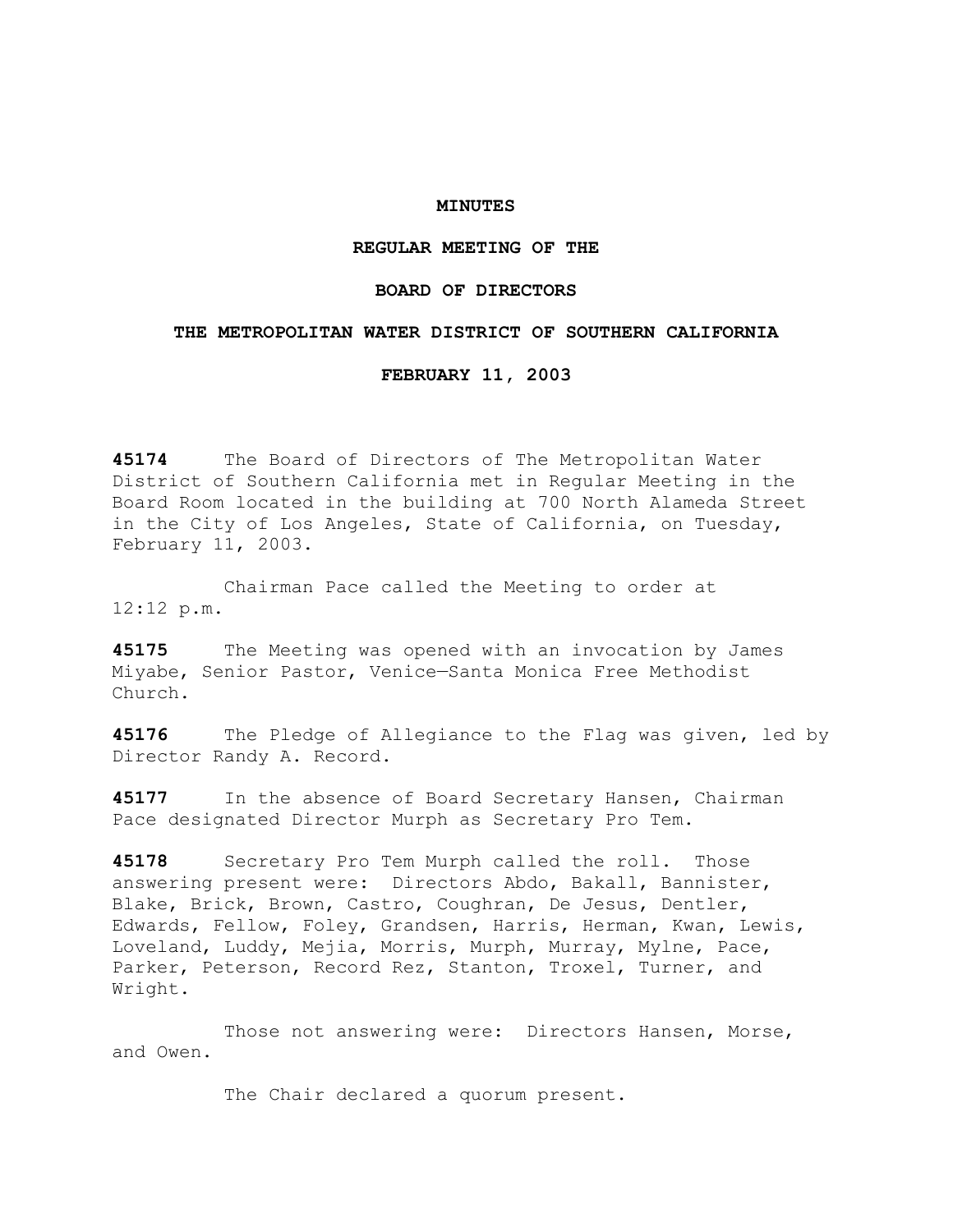**45179** At 12:15 p.m., the Chair called a public hearing to receive comments on the proposed standby charge for Podrasky Ohlson annexation to San Diego County Water Authority.

 No member of the public responded; and after tabulation of the ballots was completed, and with no protests filed, the Chair closed the public hearing at 12:16 p.m.

**45180** Chairman Pace introduced Greg Zlotnick, board member of Santa Clara Water District and the Association of California Water Agencies (ACWA), chair of ACWA's Water Management Committee, and a member of ACWA's Federal Affairs Committee.

**45181** Director Kwan introduced her guests from the Chinese Chamber of Commerce and Chinatown's queen and a member of her royal court in celebration of the Chinese New Year.

Director Kwan withdrew from the Meeting at 12:23 p.m.

**45182** Chairman Pace invited members of the public to address the Board on matters within the Board's jurisdiction.

 Matt Stone of the Municipal Water District of Orange County (MWDOC) stated his agency endorses this year's rate structure proposal for 2004. He applauded Metropolitan for its new structure. One of the primary things that MWDOC supported is the cost of service basis and the unbundling into different components of service. However, he cautioned Metropolitan to look ahead when sales flatten out with weather changes, increase in interest rates, etc.

 Chairman Pace announced that he would receive comments from the public on the matter of fluoridating the water at the time the item comes up for discussion.

**45183** There being no objection, the Chair ordered the reading of the Minutes of the Meetings of January 6 and 14, 2003, dispensed with, copies having been mailed to each Director.

 Director Blake moved, seconded by Director Stanton and carried, approving the foregoing Minutes as mailed.

Director Kwan returned to the Meeting at 12:29 p.m.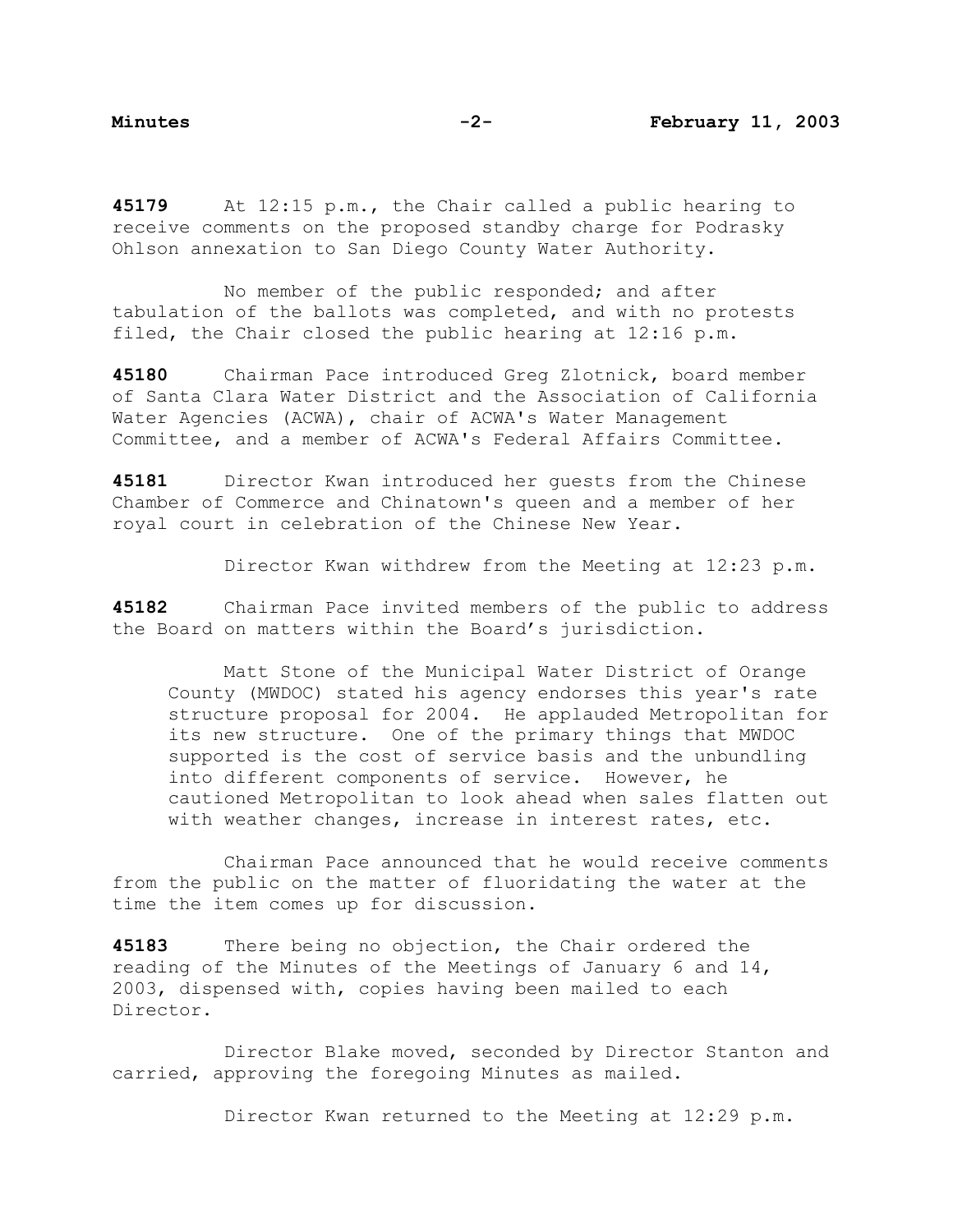**45184** The General Counsel's letter signed February 5, 2003, was presented, transmitting the credentials evidencing the appointment by San Diego County Water Authority of James F. Turner as one of its representatives on Metropolitan's Board for an indefinite term, replacing Harold W. Ball.

 General Counsel Kightlinger reported the credentials had been examined and found legally sufficient and that the Oath of Office had been administered to Director Turner.

 The Chair ordered the credentials, together with the General Counsel's letter, received and filed.

 Following a re-introduction by Chairman Pace, Director Turner took his seat as a Director representing San Diego County Water Authority. (Director Turner originally was a Director on Metropolitan's Board from January 11, 1999 to December 31, 2000.)

**45185** The General Counsel's letter signed February 10, 2003, was presented, transmitting the credentials evidencing the reappointment by the city of Los Angeles of Deborah Dentler as one of its representatives on Metropolitan's Board for the term ending December 31, 2006.

 General Counsel Kightlinger reported the credentials had been examined and found legally sufficient and that the Oath of Office had been administered to Director Dentler.

 The Chair ordered the credentials, together with the General Counsel's letter, received and filed.

**45186** Chairman Pace presented to Director Anthony R. Fellow a pin for his ten years of service on Metropolitan's Board, representing Upper San Gabriel Valley Municipal Water District.

**45187** Chairman Pace presented to Director Ted Grandsen a pin for his ten years of service on Metropolitan's Board, representing Calleguas Municipal Water District.

**45188** Chairman Pace presented to Director Glen D. Peterson a pin for his ten years of service on Metropolitan's Board, representing Las Virgenes Municipal Water District.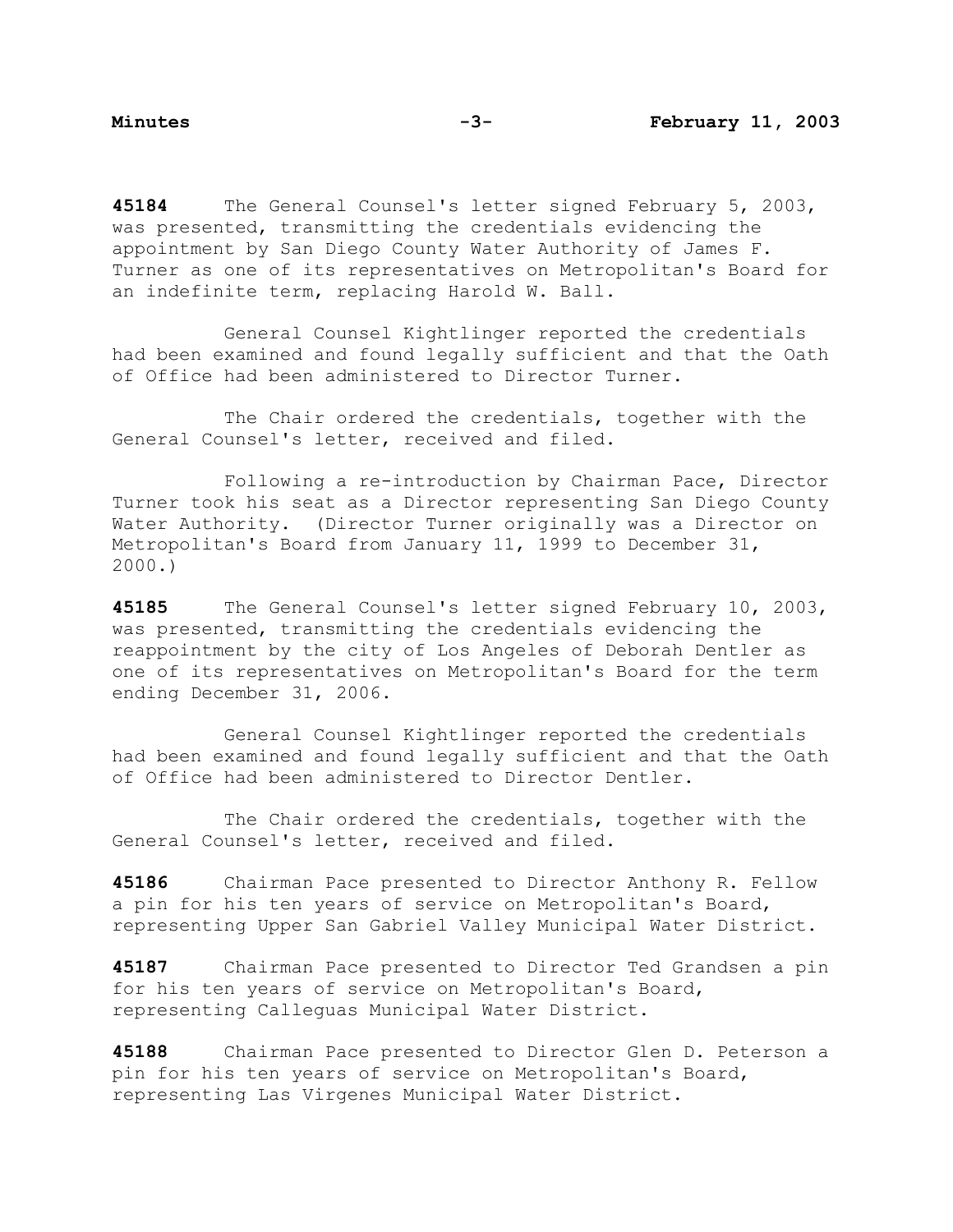**45189** Chairman Pace announced the new committee assignments, as follows:

Director Herman to the Communications, Outreach and Legislation Committee, and off the Legal, Claims and Personnel and Engineering and Operations Committees

Director Brown to the Engineering and Operations Committee, and off the Budget, Finance and Investment Committee

Director Dentler to the Communications, Outreach and Legislation Committee, and off the Engineering and Operations Committee

Director Turner to the Budget, Finance and Investment Committee, Engineering and Operations Committee, and Desalination Subcommittee

 Director Blake moved, seconded by Director Edwards and carried, approving the above committee assignments.

**45190** Chairman Pace reported that on January 21 he participated as a panelist before the state Senate Agriculture and Water Resources Committee informal hearing on the Colorado River Quantification Settlement Agreement (QSA), which was a proactive step towards a resolution. The Chair commented on the installation dinner held January 29 for the Chairs and Vice Chairs of the committees, and thanked all the Directors who attended and the many individuals that participated in putting the event together.

**45191** Regarding the Colorado River, Bay-Delta and CALFED matters, and the summary of District activities, Chief Executive Officer Gastelum referred to his Fiscal Year 2002/03 Business Plan - Second Quarter Update, dated February 5, 2003, which was distributed earlier.

 Chief Executive Officer Gastelum reported in relation to CALFED, he was waiting to hear if the authorization bill has passed as part of the full appropriations bill. He understood that the language in the bill has been worked out whereby \$30 million for CALFED would be included. The bill also would list requirements for a study on new surface storage, to include Sites Reservoir.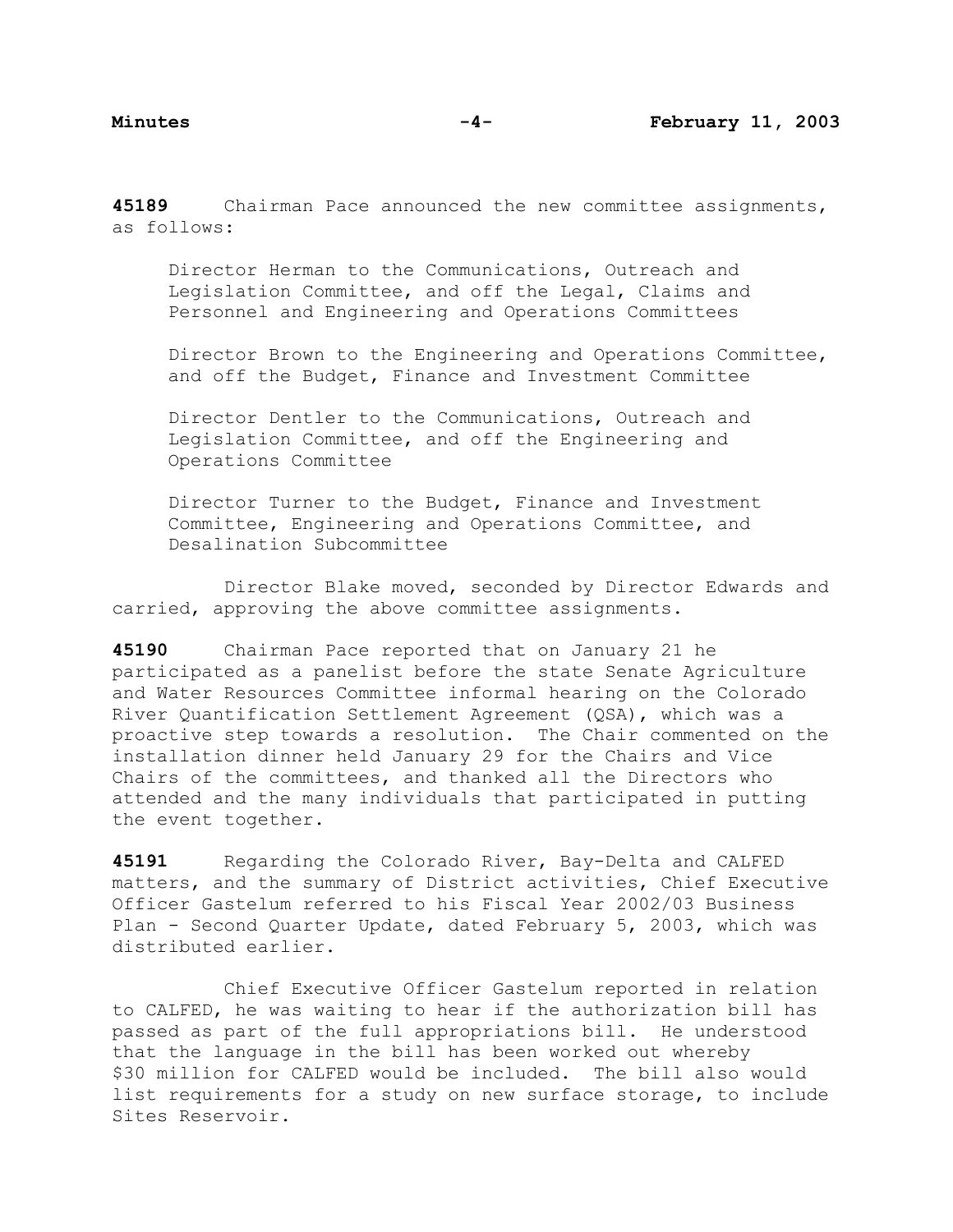**45192** Regarding Legal Department activities, General Counsel Kightlinger referred to his activity report for January, dated January 31, 2003, which was distributed earlier.

 In the *Imperial Irrigation District v. United States, et al*. lawsuit, General Counsel Kightlinger reported that IID filed its action on January 27 challenging the Secretary of the Interior's water order for the Colorado River, to get the water back that it lost in part to Metropolitan and Coachella Valley Water District under the water order. Metropolitan has filed a motion to intervene in that case, which will be heard by the court on February 24. IID has also filed a motion for a preliminary injunction, which Metropolitan will oppose. The court will hear that motion on March 18, 2003.

 Regarding the Phase 8 settlement process, in January all the necessary parties signed the approval documents and Metropolitan is preparing to dismiss the Phase 8 hearings that would have been before the State Water Resources Control Board. Metropolitan will also move forward on implementing the program, which would include a number of projects to be built to make water available to Metropolitan through the State Water Project.

 General Counsel Kightlinger introduced John Schlotterbeck, newly hired Deputy General Counsel.

**45193** General Auditor Riss gave a summary report of the Audit Department's activities for the month of January. He stated four report cards were issued on the following: (1) Windows 2000 Implementation – System Development Life Cycles (SDLC) Review, with a medium current exposure; (2) Enterprisewide Physical and Cyber Security Improvements - Interim Review, with a low current exposure; (3) Supervisory Control and Data Acquisition (SCADA) Upgrade Program - SDLC Review, with a low current exposure; and (4) PeopleSoft 8.3 Upgrade - SDLC Review, with a low current exposure. General Auditor Riss noted that there are no outstanding/delinquent audit responses due from management.

**45194** Ethics Officer Anderson stated she had recently sent out a newsletter to the Board, and that the yearly Statement of Economic Interest forms will be out shortly via electronic format or by hard copy, with a due date of April 1. Ms. Anderson reported she has met with staff from the Office of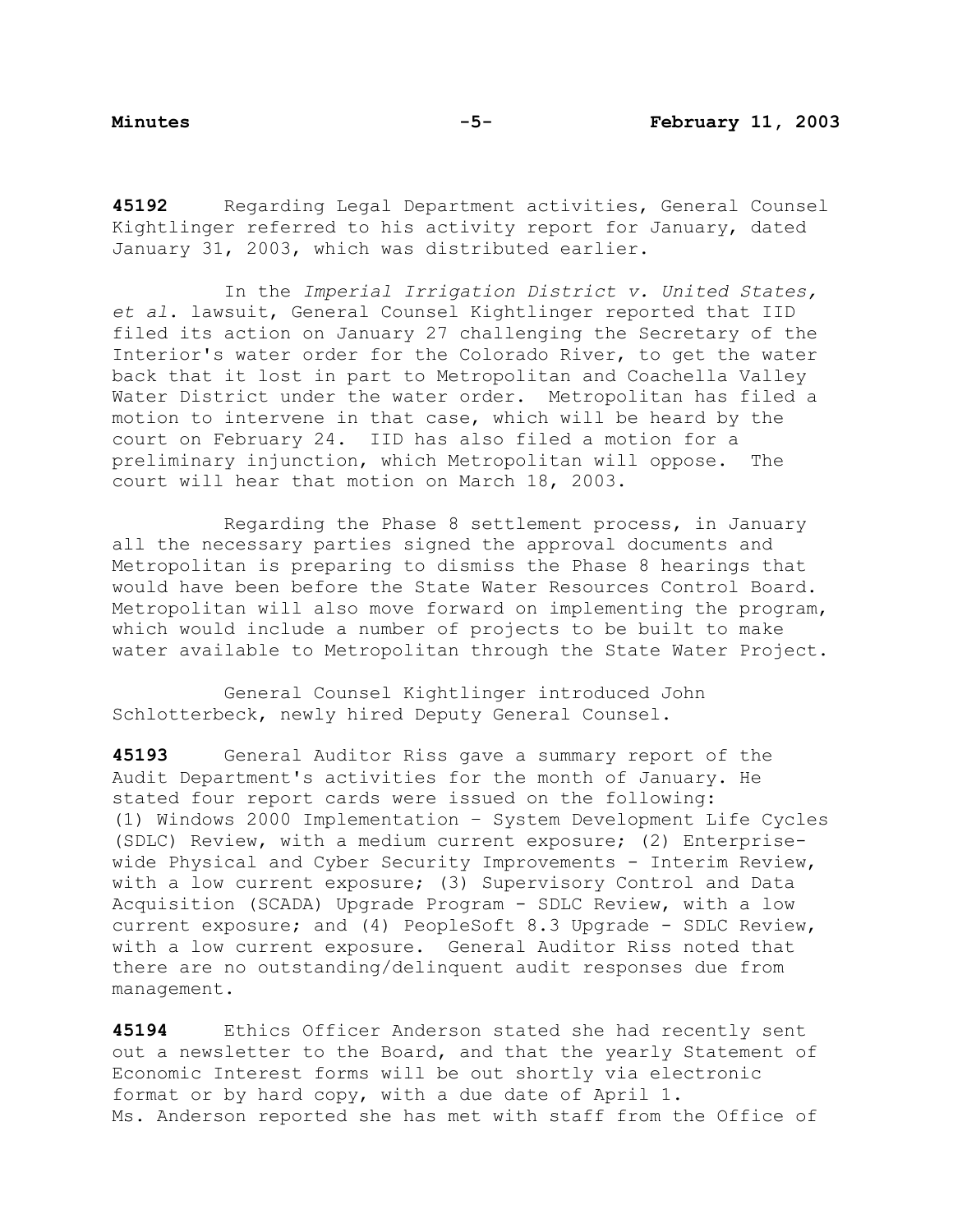the General Counsel, Human Resources and Information Technology sections to design a database for conflict of interest tracking system for employees required to file Statements of Economic Interest.

**45195** The reports of the Standing Committees are as follows:

Chairman Pace reported that at the Executive Committee meeting on January 29, the committee approved Agenda Items 8-12, 8-13, and 8-14. (The Board subsequently withdrew Agenda Item 8-13 at the request of the Audit Subcommittee for further discussion.) The proposed items for February's Board and committee agenda items were discussed and approved. Vice Chairman Foley reported on the activities of the Colorado River Board. Chief Executive Officer Gastelum reported that the Award for Excellence Recipients for fiscal year 2001/02 was completed and that a detailed report would be provided to the Directors. Chief Executive Officer Gastelum gave an update on his testimony before the state Senate Agriculture and Water Committee regarding the failure of the QSA. General Counsel Kightlinger also reported that discussions have taken place with the Governor's office and more meetings have been scheduled regarding the QSA.

 Asset, Real Estate and Infrastructure Policy Committee Chair Peterson reported the committee approved Agenda Items 8-5, 8-6, 8-7, and 8-8. Regarding Agenda Item 9-1, to authorize conducting negotiations for the disposition of the Ormond Beach property, the committee recommended Option #2 to leave the land in "as is" condition with the existing year-to-year agricultural lease in place. An inspection trip to the Ormond Beach property is scheduled for February 21. The committee heard reports on the status of the proposed master plan for the Diamond Valley Recreation Area, and the wireless services for the Board and committee rooms. The committee deferred the report on the Real Property Database until next month's meeting.

 Budget, Finance and Investment Committee Vice Chairman Blake reported the committee held a public hearing on the proposed water rates for fiscal year 2003/04, to be effective January 1, 2004, and the proposed charges as recommended in the Chief Executive Officer's letter signed December 20, 2002. Two representatives spoke during the public hearing, and those comments will be taken into account when the proposed rates are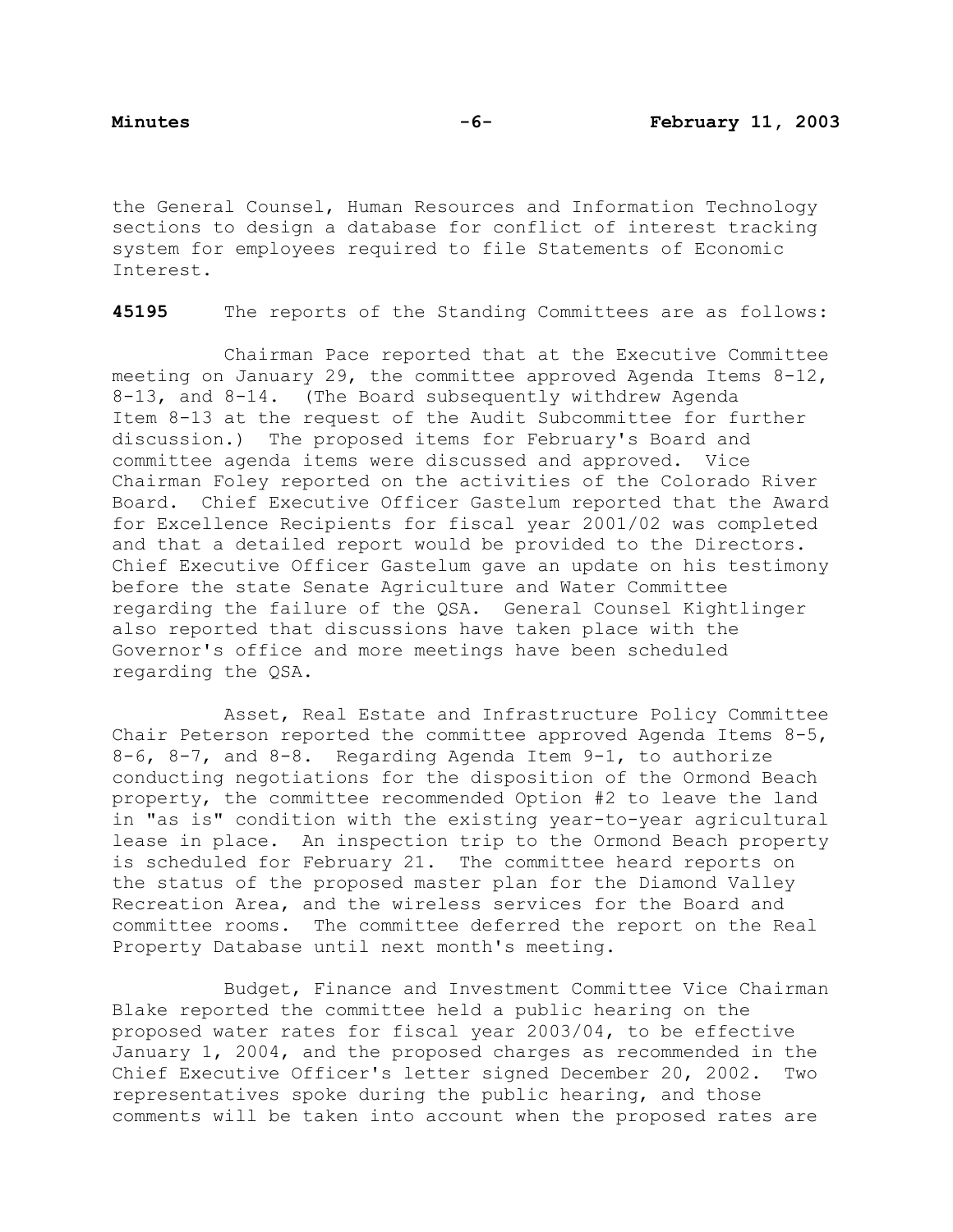considered at the Board Meeting in March. The committee also reviewed the information item pertaining to increased operations and maintenance costs of \$9.8 million because of projected increases in materials, supplies and utility charges to accommodate higher treated water demands, a higher percentage of State project water delivered throughout Metropolitan's system and unanticipated pumping costs. The committee heard an update on the Long Range Finance Plan and an outstanding presentation on the Chief Financial Officer's proposed budget.

 Communications, Outreach and Legislation Committee Chairman Loveland reported the committee approved Agenda Item 9-2 with the revised language adopted by the Water Planning, Quality and Resources Committee. Committee Chairman Loveland also reported that Metropolitan hosted a reception last evening to honor the cable station managers who have made *Straight from the* Tap such a success, and that staff testified on perchlorate contamination of the state's groundwater supplies at a joint assembly hearing. The committee heard reports on the following: action plan for securing Proposition 50 funding, the legislative activities from Washington and Sacramento, the status of the public outreach program to seek water use efficiencies; and the Community Partnering and Innovative Conservation Program. A brief video clip was shown relating to the QSA.

### Director Murray withdrew from the Meeting at 1:05 p.m.

 Engineering and Operations Committee Chairman De Jesus reported the committee unanimously approved Agenda Items 8-1, 8-2, 8-3, 8-4, and 9-4. Regarding Agenda Item 9-3, the drinking water fluoridation policy, the committee heard the views expressed by some members of the public; and after discussion, the committee recommended that a policy be adopted to fluoridate Metropolitan's five water treatment plants. The committee heard oral reports on system operations and engineering activities.

 Legal, Claims and Personnel Committee Vice Chairman Lewis reported the committee discussed Agenda Item 9-5 and approved the recommendation to amend the contract. Committee Vice Chairman Lewis requested that Item 9-5 be added to the Consent Calendar. In closed session, the committee heard reports on *Metropolitan v. Campus Crusade*, *Imperial Irrigation District v. United States of America, et al*., and the potential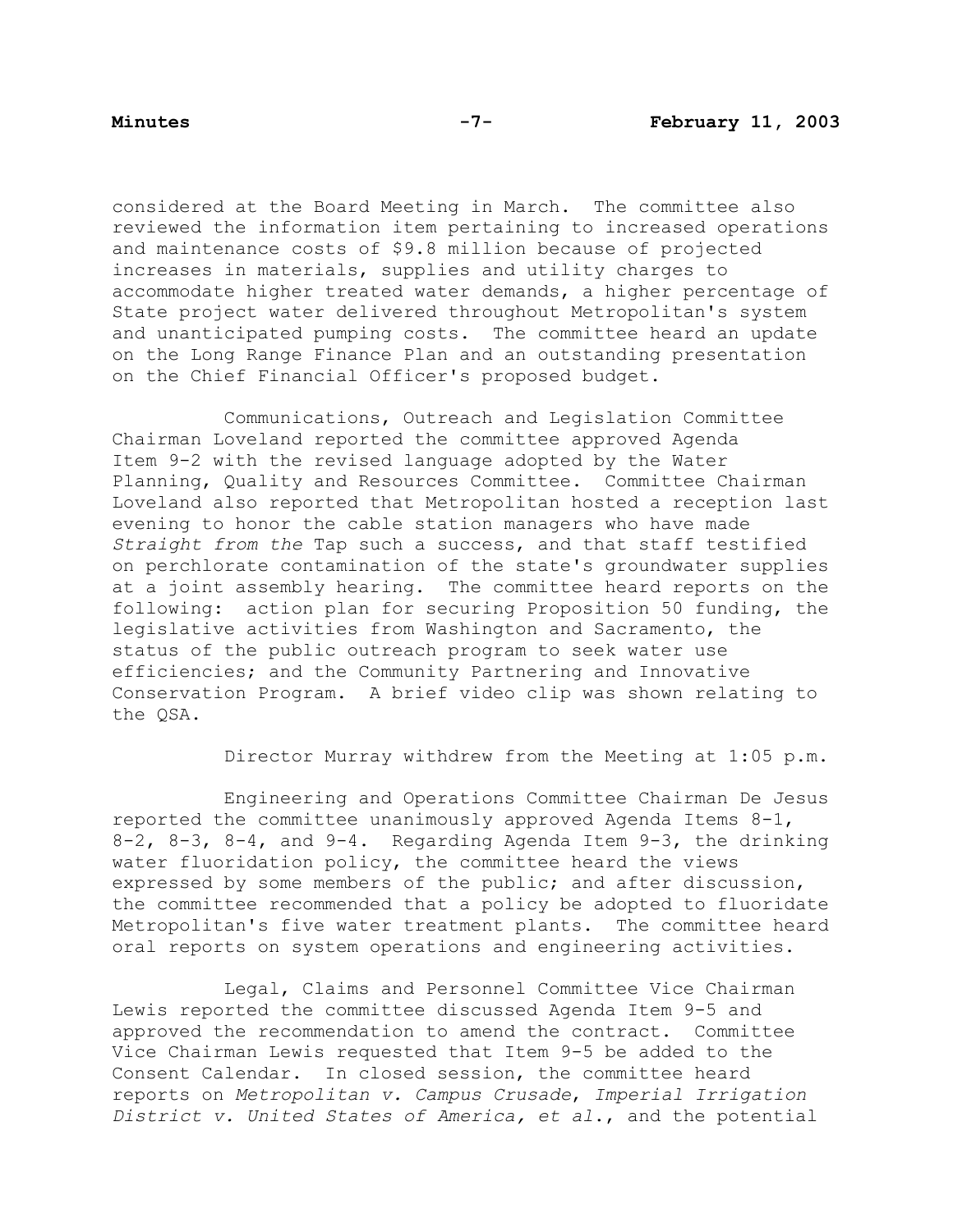recovery of energy costs. No actions were taken on these items. At a joint meeting of the Legal, Claims and Personnel Committee and the Water Planning, Quality and Resources Committee, in closed session the committees heard a report on the Colorado River QSA negotiations, with no action taken.

 Water Planning, Quality and Resources Committee Vice Chairman Wright reported the committee unanimously approved Agenda Items 8-9, 8-10, and 8-11. Agenda Item 9-2 was also approved after three detailed items were added to support increased agricultural water use efficiency in the proposed policy principles. The committee requested a report back on annexation policy as it relates to conservation. Reports were given on Bay-Delta and State Water Project matters, the proposed agreement for wheeling Fallbrook Public Utility District water, and the Water Surplus and Drought Management Plan report on initial water supply and demand as of January 17, 2003. The report on overview of unit cost methodology was deferred to a workshop on the Integrated Resources Plan to be held at a later date.

**45196** Audit Subcommittee Chairman Bannister requested that Agenda Item 8-13, amendments to the Administrative Code regarding the Internal Audit Department, be withdrawn from the Board agenda for further consideration at the Audit Subcommittee meeting on February 25, 2003.

 Director Coughran moved, seconded by Director Stanton and carried, and the Board approved the Consent Calendar Items, **M.I. 45197** through **M.I. 45209,** as follows:

**45197** Adopted the California Environmental Quality Act (CEQA) determination for the projects described in the letter signed by the Chief Executive Officer on January 20, 2003, and approved the following:

a. Appropriated \$3,958,000 in budgeted and non-budgeted Capital Investment Plan funds (Appropriation No. 15380, No. 2, for \$920,000; and Appropriation No. 15363, No. 3, for \$3,038,000, all from the Construction Funds).

b. Authorized all work up to award of competitively bid contract for the Chemical Storage Tank Farm Extension.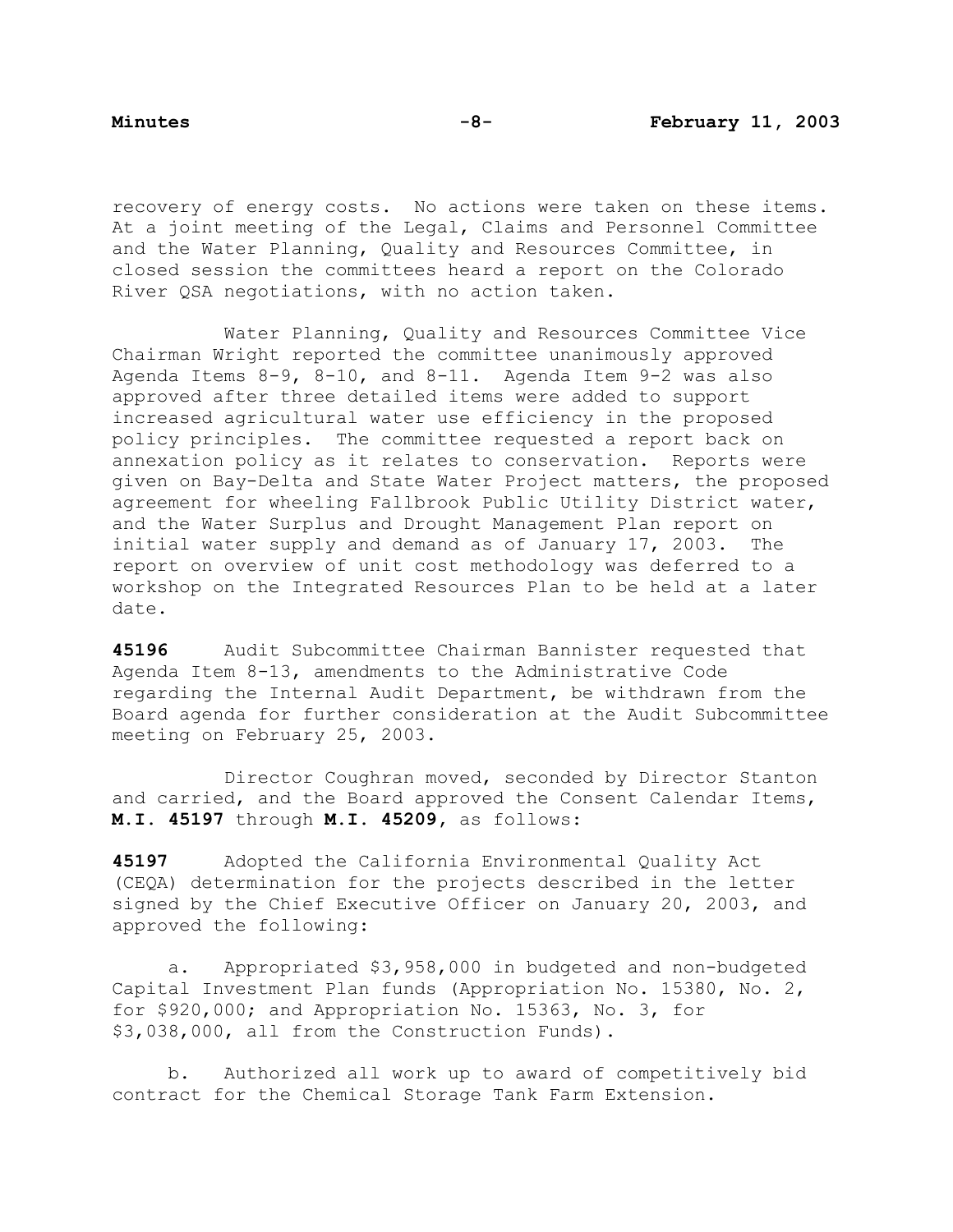c. Authorized all work for the Washwater Return Pumps Replacement project and the Solids Transfer and Dewatering Infrastructure project.

**45198** Adopted the CEQA determination and (a) appropriated \$1.1 million (Appropriation No. 15405 from the Construction Funds); (b) authorized design necessary for the relocation of two miles of the Santa Monica Feeder; and (c) authorized negotiations for an agreement with the city of Los Angeles regarding construction, all in accord with the provisions contained in the letter signed by the Chief Executive Officer on January 22, 2003, and in form approved by the General Counsel.

**45199** Adopted the CEQA determination and (a) appropriated \$1,935,000 in budgeted CIP funds (Appropriation No. 15386, No. 2, from the Construction Funds); and (b) awarded a construction contract in the amount of \$1,064,828 to Western Pump, Inc., to perform all work detailed in Specifications No. 1460 for Riverside Region Underground Storage Tank Upgrades, as set forth in the letter signed by the Chief Executive Officer on January 20, 2003.

**45200** Adopted the CEQA determination and authorized payment of \$445,000 for American Water Works Association Research Foundation Voluntary Research Subscription Program for fiscal year 2002/03, as set forth in the letter signed by the Chief Executive Officer on January 22, 2003.

**45201** Adopted the CEQA determination and authorized Appropriation No. 15406 in the amount of \$1.175 million from the Pay-As-You-Go Fund to replace and upgrade Metropolitan's Laboratory Information Management System, as set forth in the letter signed by the Chief Executive Officer on January 20, 2003.

**45202** Adopted the CEQA determination and increased Appropriation No. 15334 (No. 6) by \$990,000 to a total of \$17,385,000 from the Construction Funds to cover Metropolitan's initial share of costs for off-site utility improvements pursuant to an agreement with Eastern Municipal Water District to provide a water system to support development of the Diamond Valley Lake East Recreation Area, as set forth in the revised letter signed by the Chief Executive Officer on February 5, 2003.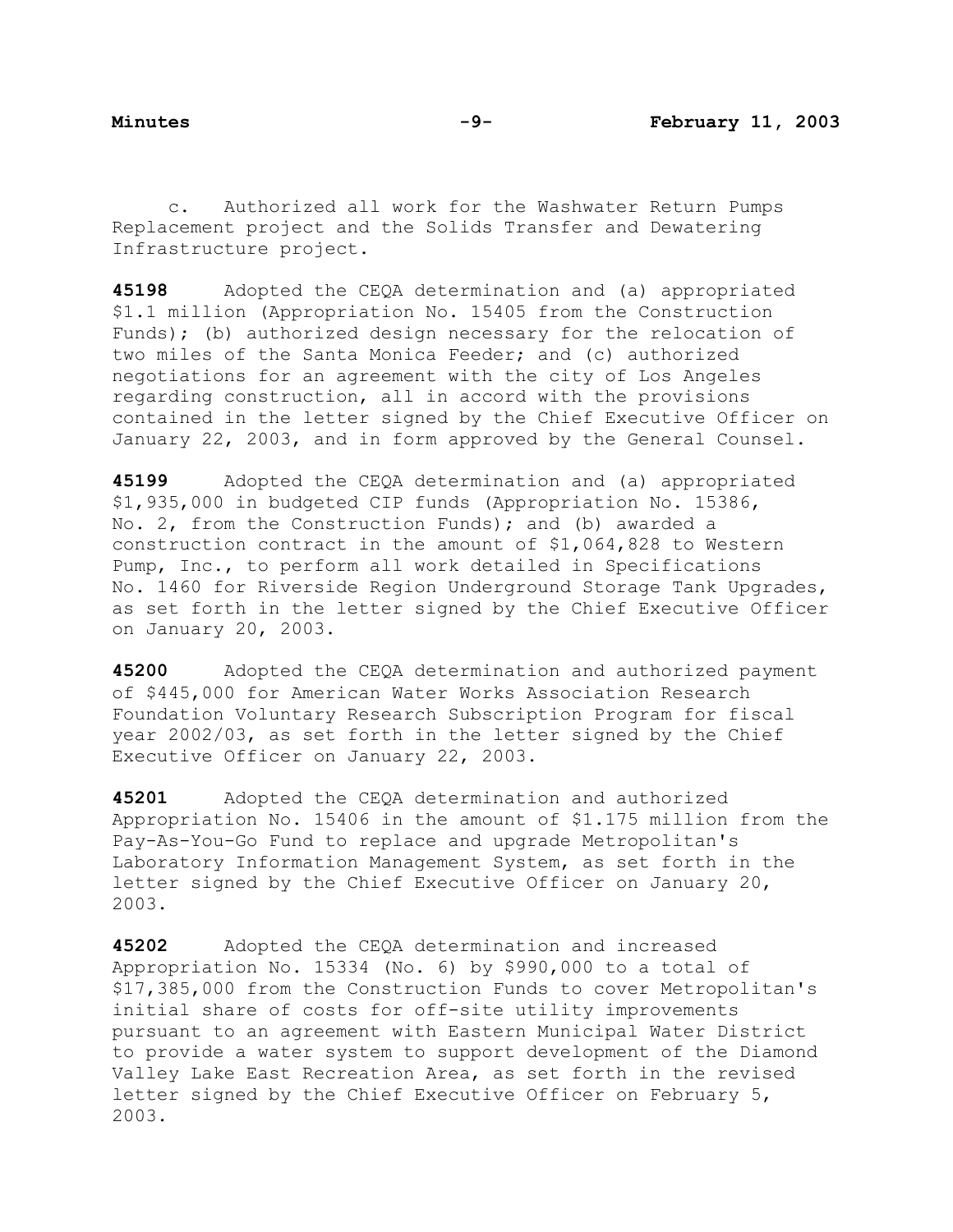Director Record requested to be recorded as abstaining.

**45203** Adopted the CEQA determination and authorized the Chief Executive Officer to enter into an agreement for water exchange and groundwater replenishment required if Western Judgment (San Bernardino and vicinity) groundwater is delivered into Metropolitan's service area, consistent with the letter signed jointly by the Chief Executive Officer and the General Counsel on January 9, 2003, and in a form approved by the General Counsel.

**45204** Adopted the CEQA determination and authorized the Chief Executive Officer (a) to enter into an agreement acceptable to the General Counsel substantially in the form on file with the Executive Secretary for the Chino Basin Groundwater Storage Project with Inland Empire Utilities Agency, Three Valleys Municipal Water District, and the Chino Basin Watermaster; and (b) to modify the Carbon Canyon Reclamation agreement to allow credits under the Local Projects Program to be applied to other areas in the Inland Empire service area; (c) appropriated \$18.5 million for Metropolitan's costs associated with the design and construction of the Chino Basin Groundwater Storage Project; and (d) appropriated \$700,000 for Metropolitan's costs associated with the review, approval of design drawings, and inspection of the refurbished and new replenishment connections, as set forth in the letter signed by the Chief Executive Officer on January 20, 2003.

 Directors De Jesus and Troxel requested to be recorded as abstaining.

**45205** Adopted the CEQA determination and authorized the Chief Executive Officer to enter into an agreement consistent with the terms listed in the Program Term Sheet as Attachment 1 to the letter signed by the Chief Executive Officer on January 22, 2003, and in a form acceptable to the General Counsel for the Foothill Area Groundwater Storage Project.

 Director Edwards requested to be recorded as abstaining.

**45206** Adopted the CEQA determination and (a) granted conditional approval for Annexation No. 81 concurrently to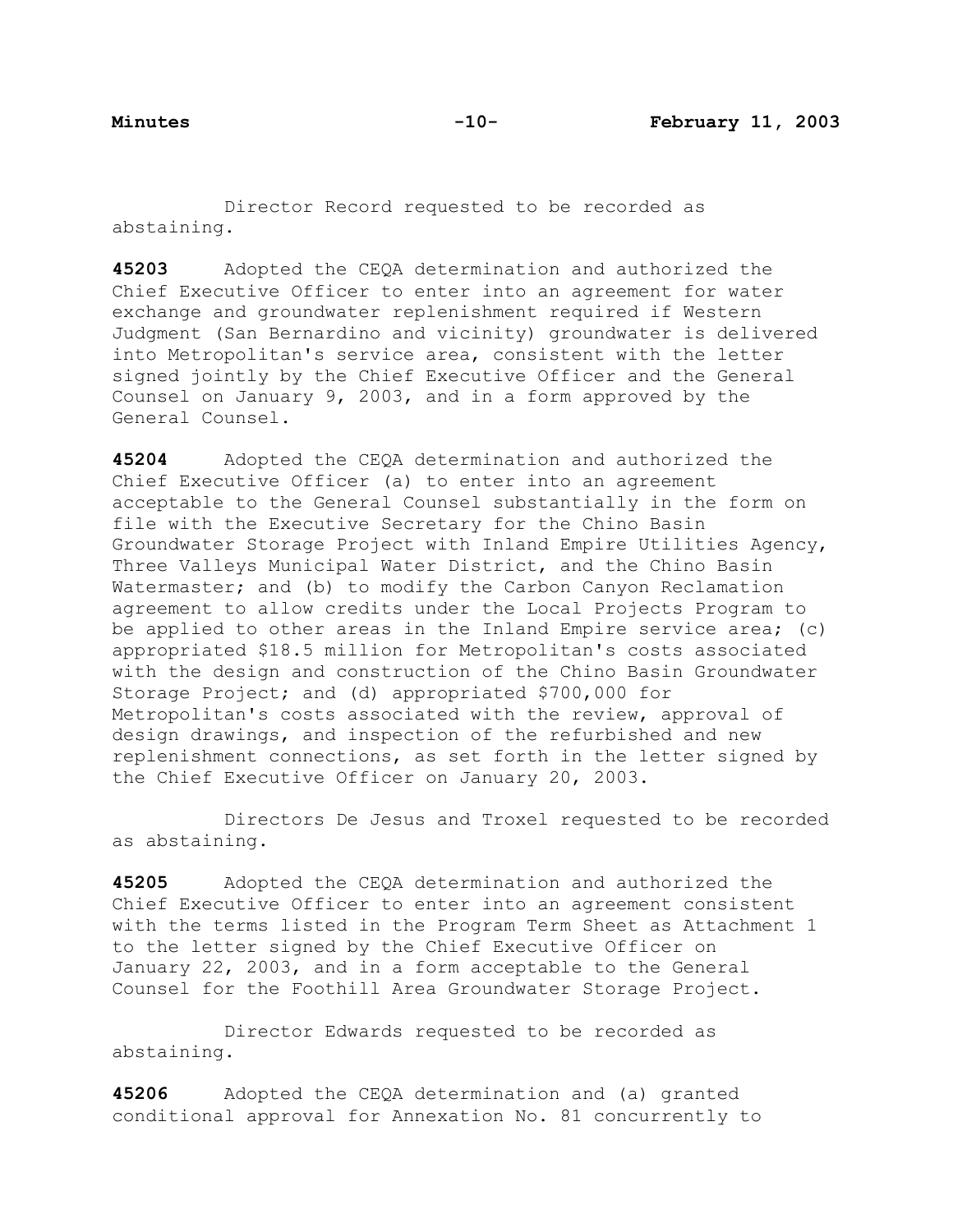Calleguas Municipal Water District and Metropolitan, conditioned upon receipt in full of annexation fee of \$15,207 to Metropolitan, if completed by December 31, 2003, or if completed later, at the then current annexation charge rate, and compliance with those terms and conditions fixed upon final request for approval pursuant to Administrative Code Section 3100 et seq.; (b) approved Calleguas' proposed Plan for Implementing Water Use Efficiency Guidelines; and (c) adopted the resolution of intention **(Resolution 8838)** to impose water standby charge within the proposed annexation territory, substantially in the form of Attachment 3 to the letter signed by the Chief Executive Officer on January 20, 2003, said Resolution entitled:

# **RESOLUTION OF THE BOARD OF DIRECTORS OF THE METROPOLITAN WATER DISTRICT OF SOUTHERN CALIFORNIA GIVING NOTICE OF INTENTION TO IMPOSE WATER STANDBY CHARGES CONTINGENT UPON ANNEXATION**

 Director Grandsen requested to be recorded as abstaining.

**45207** Adopted the CEQA determination and approved the changes to the Administrative Code for changes regarding authority to obtain professional services, as set forth in Attachment 1 to the letter signed by the General Auditor on December 30, 2002.

**45208** Adopted the CEQA determination and all of the proposed water conservation policy principles presented in the letter signed by the Chief Executive Officer on January 20, 2003, with three detailed items added to support increased agricultural water use efficiency in the proposed policy principles as shown in the revised attachment to the Chief Executive Officer's letter, as follows:

# **(7) Support increased agricultural water use efficiency**

- (a) Support studies and actions to improve agricultural water use efficiency
- (b) Support development of irrigation timing strategies to reduce peak demand on water supply systems
- (c) Support implementation of water-use audits for agricultural irrigation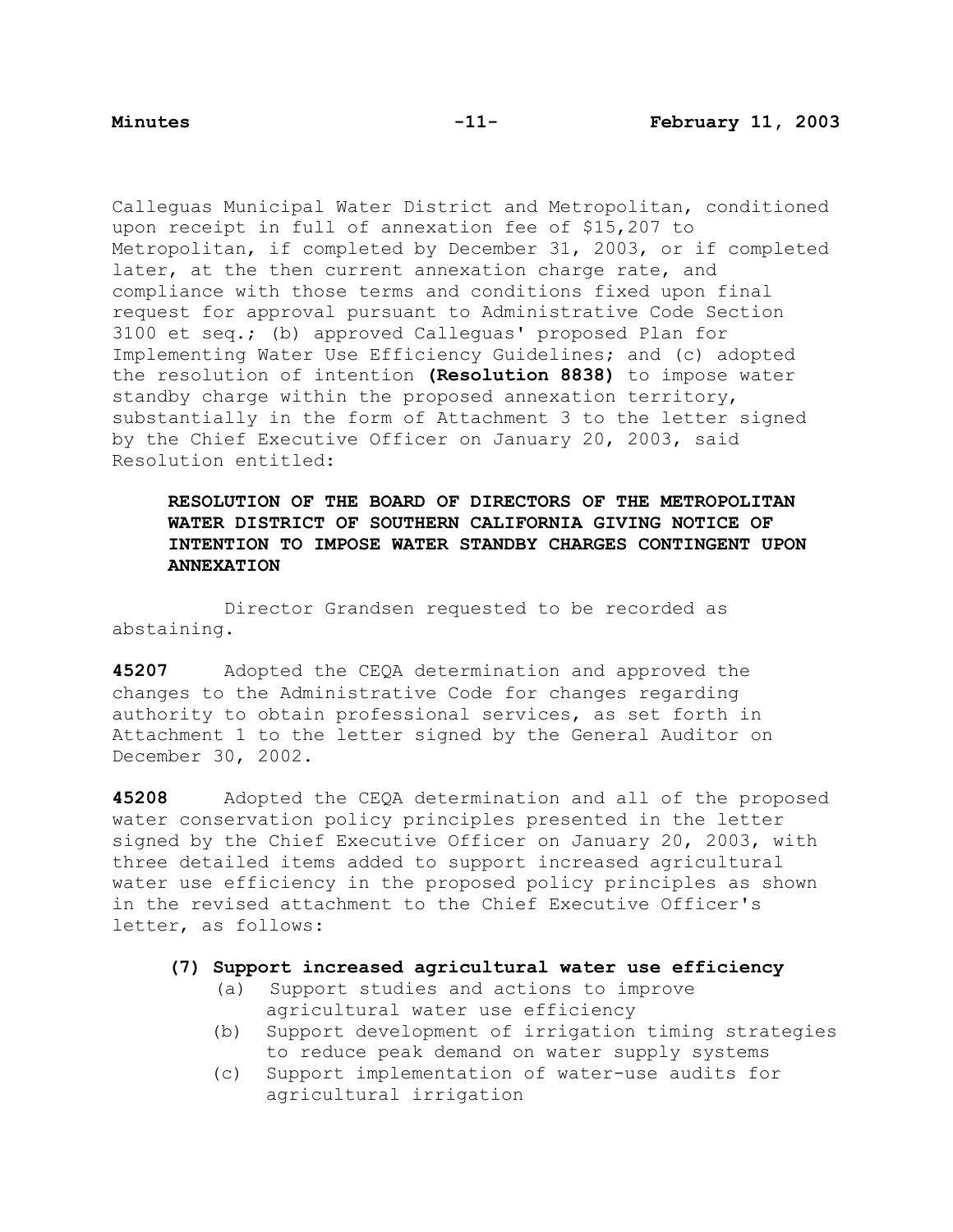**45209** After hearing a report in committee on *Dewayne Cargill et al. v. Metropolitan*, LASC Case No. BC 191881 (consolidated with LASC Case Nos. BC 194444 and BS 052318, the Board adopted the CEQA determination and authorized amendment of contract with Bergman & Dacey to defend Metropolitan in related lawsuits challenging the employment status of temporary workers, as set forth in the confidential letter signed by Assistant General Counsel Bennion for General Counsel Kightlinger on February 3, 2003.

**45210** Regarding the drinking water fluoridation policy, Chairman Pace called upon members of the public who wished to comment on the subject.

 Comments in support of Metropolitan fluoridating its water were heard from:

Don Lyman, M.D., California Department of Health Services, Division of Chronic Disease and Injury Ruth Galanter, member, Los Angeles City Council Carol Parker, Los Angeles Dental Coalition for Needy Children Jo Jass, RDH, Orange County Children's Dental Disease Prevention Program Nancy Parsell, RN, BSN, M.Ed., Nurse, Pomona School System Marie Nieto-Grant, Los Angeles County Children Dental Disease Prevention Program Ed Martinez, MPH, executive director, San Ysidro Community Health Center David Nelson, DDS, fluoridation consultant, California Department of Health Services James Haughton, M.D. MPH, medical director, Los Angeles County Health Services Harold Slavkin, DDS, Dean, University of Southern California School of Dentistry Eugene Casagrande, DDS, executive director, Los Angeles Oral Health Foundation Ernest Newbrun, DMD, Ph.D., University of California, San Francisco School of Dentistry Howard Pollick, BDS, MPH, Clinical Professor, University of California, San Francisco School of Dentistry Eugene Sekiguchi, DDS, president-elect, American Dental Association Jeff Album, director, public affairs, Delta Dental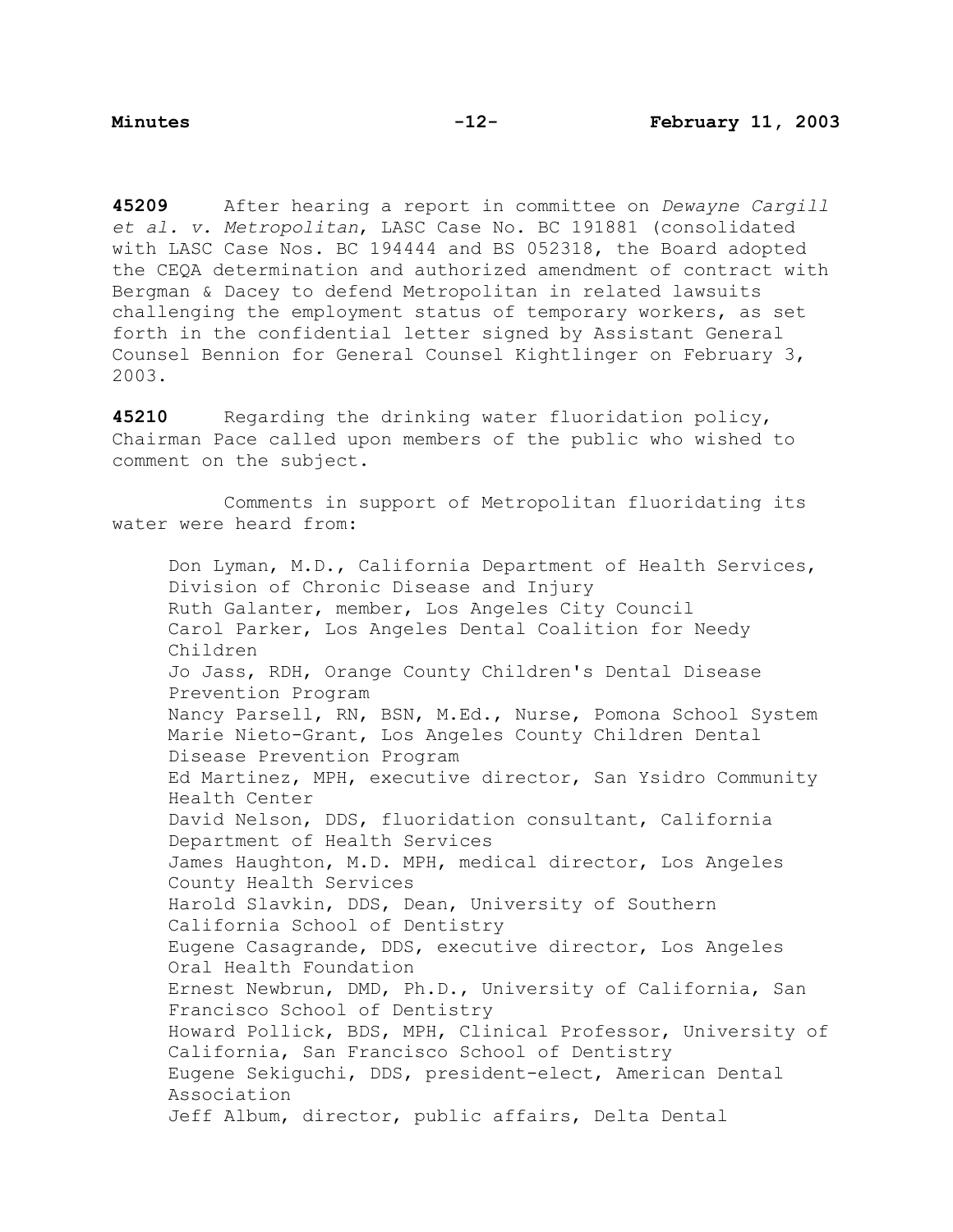Comments against the fluoridation of water were heard from:

Dr. James Rodgers, director, Institute of Governmental Relations Jeff Green, Citizens for Safe Drinking Water

Trudy Hall, member of the board of Mesa Consolidated Water District, requested Metropolitan to delay any fluoridation program until all of its member agencies could consider it.

 There was a lengthy discussion on whether Metropolitan should fluoridate its water treatment plants, with Directors giving their views or opinions for or against fluoridation.

 Vice Chairman Foley withdrew from the Meeting at 2:25 p.m.

 Following further discussion on the pros and cons of fluoridating the water at Metropolitan, Director Brick moved, seconded by Director Fellow, that the Board approve Option #1 as recommended by the Engineering and Operations Committee, to adopt the CEQA determination and a policy to fluoridate at Metropolitan's five treatment plants, as set forth in the letter signed by the Chief Executive Officer on January 20, 2003.

 Director Mylne then offered a substitute motion, seconded by Director Turner, that the Board approve Option #2, to adopt the CEQA determination and a policy not to fluoridate at Metropolitan's five treatment plants, as set forth in the letter signed by the Chief Executive Officer on January 20, 2003.

 The Chair called for a vote on the substitute motion not to fluoridate Metropolitan's five treatment plants.

 The following is a record of the vote on the substitute motion:

 Ayes: Anaheim (Dir. Stanton, 2,510 votes), Beverly Hills (Dir. Harris, 1,241 votes), Burbank (Dir. Brown, 1,149 votes), Fullerton (Dir. Blake, 891 votes), Inland Empire Utilities Agency (Dir. Troxel, 4,441 votes), Municipal Water District of Orange County (Dir. Bakall, 10,697 votes), San Diego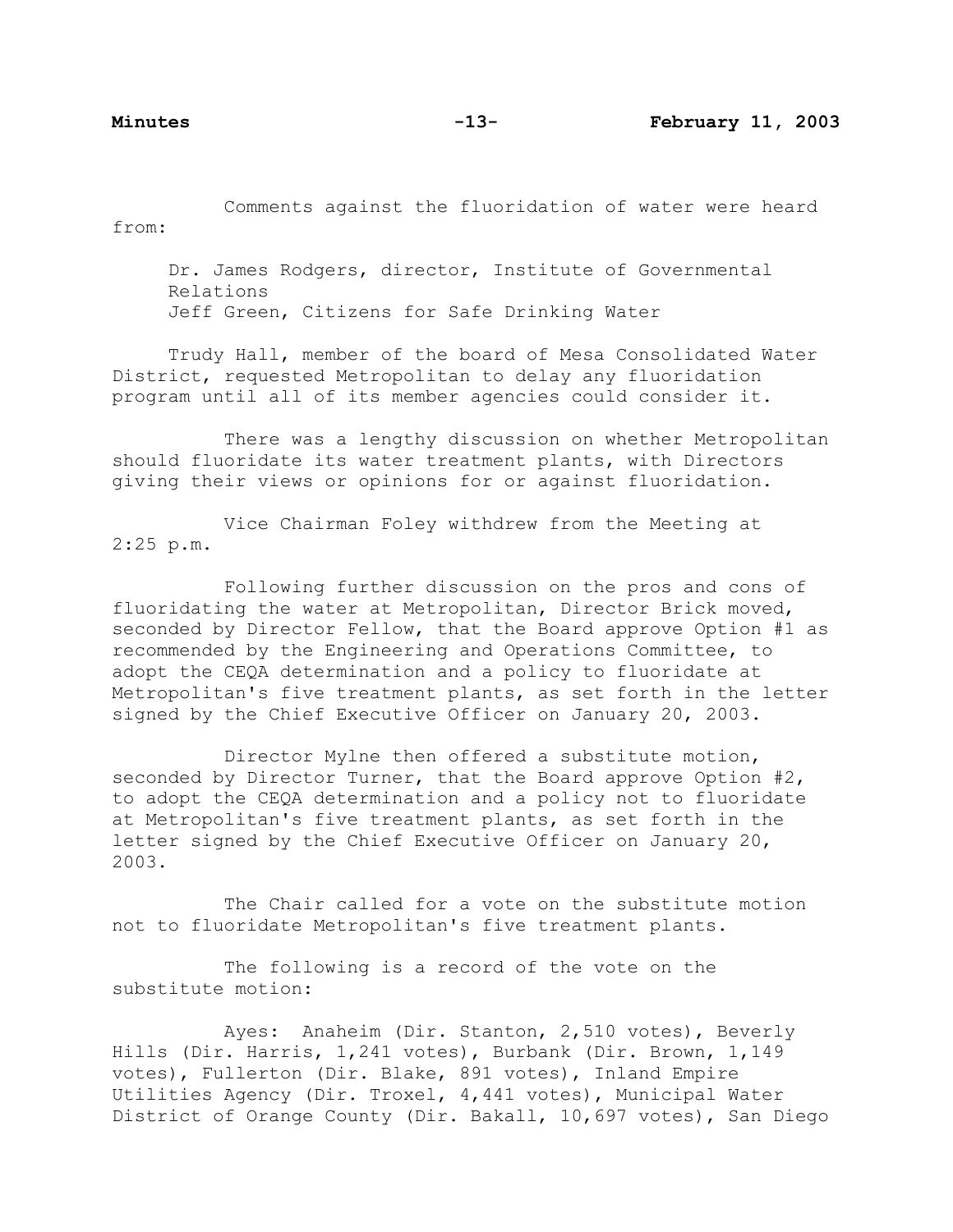County Water Authority (Dir. Turner, 7,190 votes), Santa Ana (Dir. Coughran, 1,376 votes), Three Valleys Municipal Water District (Dir. De Jesus, 3,224 votes), Western Municipal Water District of Riverside County (Dir. Mylne, 4,039 votes). Total 36,758 votes.

 Noes: Calleguas Municipal Water District (Dir. Grandsen, 4,993 votes), Central Basin Municipal Water District (No: Dir. Pace. Absent: Dir. Morse. 7,185 votes), Compton (Dir. Murph, 201 votes), Eastern Municipal Water District (Dir. Record, 2,599 votes), Foothill Municipal Water District (Dir. Edwards. 781 votes), Glendale (Dir. Rez, 1,414 votes), Las Virgenes Municipal Water District (Dir. Peterson, 1,182 votes), Los Angeles (Dirs. Castro, Dentler, Herman, and Luddy, 24,169 votes), Municipal Water District of Orange County (No: Dir. Bannister. Absent: Dirs. Foley and Owen. 10,697 votes), Pasadena (Dir. Brick, 1,173 votes), San Diego County Water Authority (Noes: Dirs. Loveland and Parker. Absent: Dir. Lewis. 14,380 votes), San Fernando (Dir. Mejia, 94 votes), San Marino (Dir. Morris, 266 votes), Santa Monica (Dir. Abdo, 1,454 votes), Torrance (Dir. Wright, 1,475 votes), Upper San Gabriel Valley Municipal Water District (Dir. Fellow, 4,564 votes), West Basin Municipal Water District (Dirs. Kwan and Murray, 8,562 votes). Total 85,189 votes.

Abstains: None.

 Absent: Long Beach (Dir. Hansen, 2,152 votes). Total 2,152 votes.

 The Chair declared the substitute motion failed by a vote of 36,758 ayes, 85,189 noes, and 2,152 absent.

 The Chair then called for a vote on the original motion to fluoridate Metropolitan's five treatment plants.

 The following is a record of the vote on the original motion:

 Ayes: Calleguas Municipal Water District (Dir. Grandsen, 4,993 votes), Central Basin Municipal Water District (No: Dir. Pace. Absent: Dir. Morse. 7,185 votes), Compton (Dir. Murph, 201 votes), Eastern Municipal Water District (Dir. Record, 2,599 votes), Foothill Municipal Water District (Dir.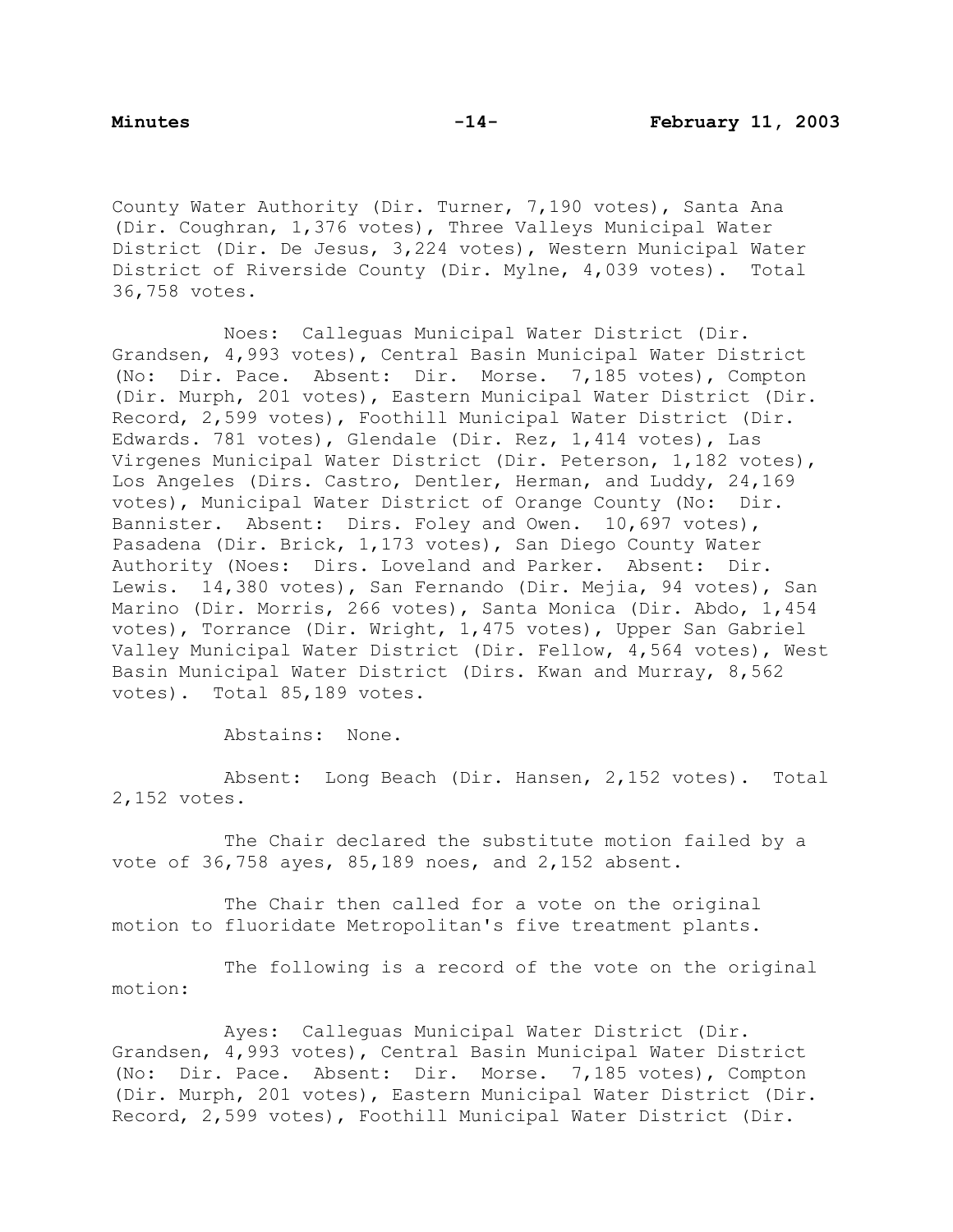Edwards. 781 votes), Las Virgenes Municipal Water District (Dir. Peterson, 1,182 votes), Los Angeles (Dirs. Castro, Dentler, Herman, and Luddy, 24,169 votes), Municipal Water District of Orange County (Dir. Bakall, 10,697 votes), Pasadena (Dir. Brick, 1,173 votes), San Diego County Water Authority (Ayes: Dirs. Loveland and Parker. Absent: Dir. Lewis. 14,380 votes), San Fernando (Dir. Mejia, 94 votes), San Marino (Dir. Morris, 266 votes), Santa Monica (Dir. Abdo, 1,454 votes), Torrance (Dir. Wright, 1,475 votes), Upper San Gabriel Valley Municipal Water District (Dir. Fellow, 4,564 votes), West Basin Municipal Water District (Dir. Kwan, 4,281 votes). Total 79,494 votes.

 Noes: Anaheim (Dir. Stanton, 2,510 votes), Beverly Hills (Dir. Harris, 1,241 votes), Burbank (Dir. Brown, 1,149 votes), Fullerton (Dir. Blake, 891 votes), Inland Empire Utilities Agency (Dir. Troxel, 4,441 votes), Municipal Water District of Orange County (No: Dir. Bannister. Absent: Dirs. Foley and Owen. 10,697 votes), San Diego County Water Authority (Dir. Turner, 7,190 votes), Santa Ana (Dir. Coughran, 1,376 votes), Three Valleys Municipal Water District (Dir. De Jesus, 3,224 votes), West Basin Municipal Water District (Dir. Murray, 4,281 votes), Western Municipal Water District of Riverside County (Dir. Mylne, 4,039 votes). Total 41,039 votes.

 Abstains: Glendale (Dir. Rez, 1,414 votes). Total 1,414 votes.

 Absent: Long Beach (Dir. Hansen, 2,152 votes). Total 2,152 votes.

 The Chair declared the original motion passed by a vote of 79,494 ayes, 41,039 noes, 1,414 abstains, and 2,152 absent.

 Director Coughran withdrew from the Meeting at 2:48 p.m.

Director Abdo withdrew from the Meeting at 2:50 p.m.

**45211** Regarding Agenda Items 8-7 and 8-8, Director Loveland commented that program estimates for the East Marina and for the East Recreation Area had changed since October 2002. Director Loveland reiterated that these budget estimates should not change until such time as the Board gets a clear understanding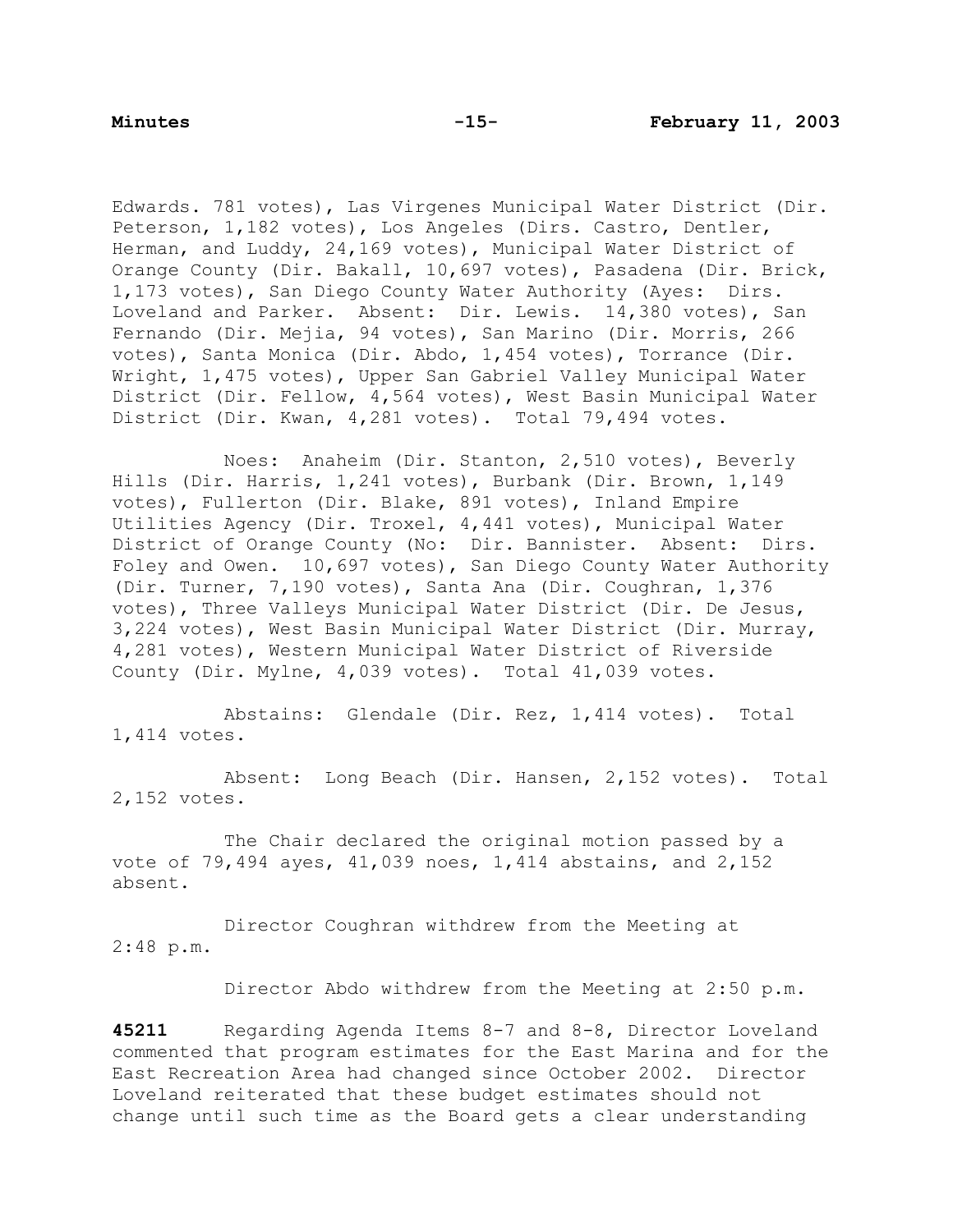of what the master plan is for Diamond Valley Lake, and then the Board will make an educated and considered decision on the total budget for these projects.

 Chief Executive Officer Gastelum replied that when the \$58 million figure was developed it was solely for the infrastructure on the East side and did not include the marina project. In referencing the \$22 million on the East Marina budget, that was the amount that had been applied for from the State but was not necessarily what it would cost. At the time there were no specific plans to evaluate. Mr. Gastelum concurred that with the completion of a master plan, staff would be better able to estimate the cost for the rest of the facilities and including Phase II of the East Marina. With respect to the infrastructure on the East Recreation Area, the \$58 million is workable, and the Chief Executive Officer concurred with the recommendation of Director Loveland.

Director Loveland therefore moved, seconded by Director Bannister and carried, and the Board adopted the CEQA determination and (a) increased Appropriation 15334 (No. 7) by \$548,000 to a total of \$17.933 million; and (b) awarded a construction contract to L. D. Anderson, Inc., in an amount not to exceed \$227,950, for the site grading of the Southern California Water Education Center and Western Center for Archeology and Paleontology for the Diamond Valley East Recreation Program, as set forth in the letter signed by the Chief Executive Officer on January 28, 2003, with a corrected Attachment 1.

**45212** Director Loveland moved, seconded by Director Bannister and carried, and the Board adopted the CEQA determination and authorized (a) an increase in Appropriation 15401 (No. 2) of \$1.034 million; (b) the acquisition of limited items related to sanitary facilities in excess of \$250,000 from vendors selected in accordance with established purchasing policies and procedures, not to exceed a total of \$470,000; and (c) all work in advance of award of a construction contract for Phase I of the Diamond Valley East Marina, as set forth in the letter signed by the Chief Executive Officer on January 28, 2003, with a corrected Attachment 4.

**45213** Regarding the Ormond Beach property, Director Bakall moved, seconded by Director Stanton, that the Board approve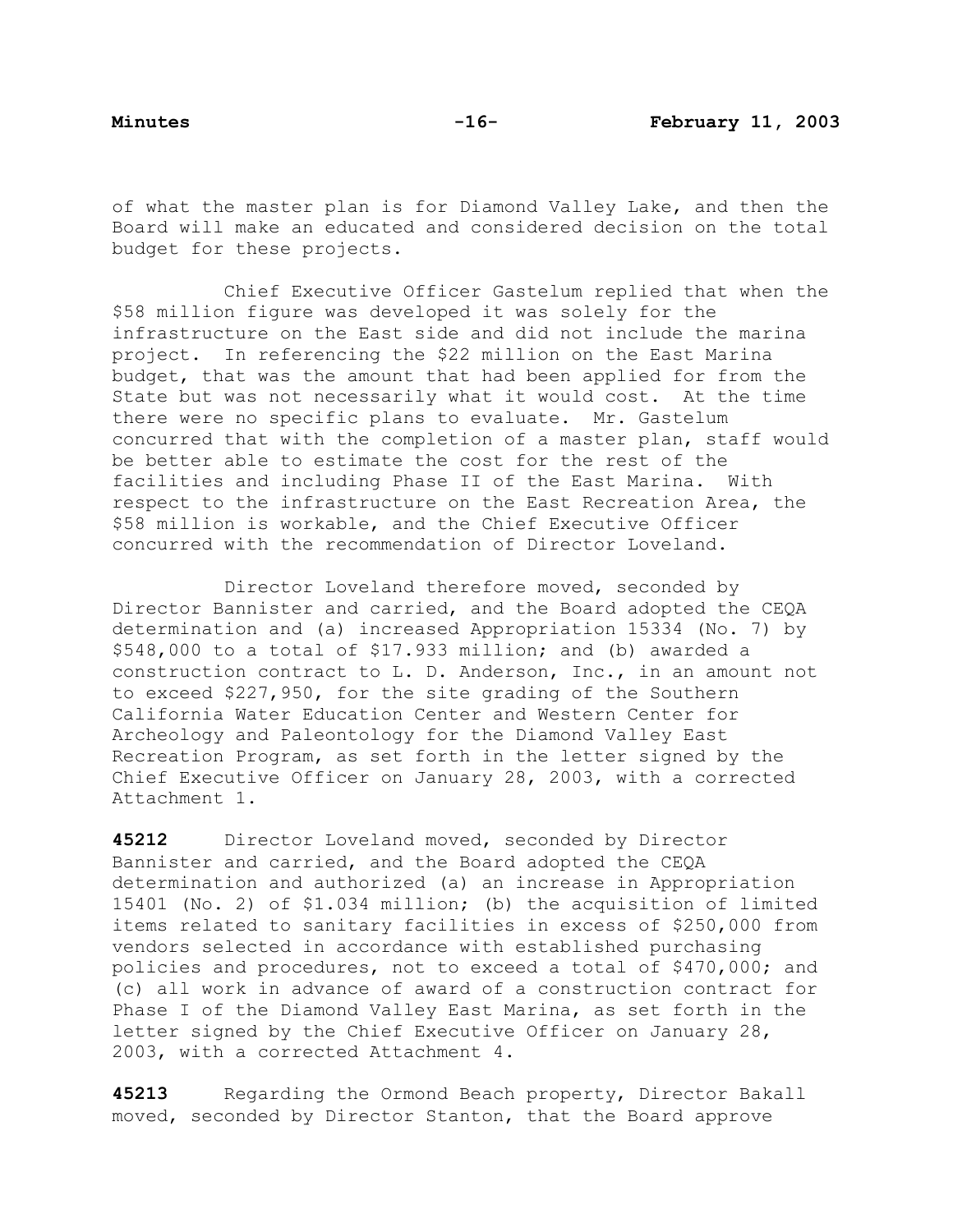Option #2, to leave the land in "as is" condition with the existing year-to-year agricultural revenue ground lease, as set forth in the letter signed by the Chief Executive Officer on January 22, 2003.

 Because of some uncertainty on how to proceed with the property, Director Peterson moved, seconded by Director Stanton and carried, that this item be tabled until after an inspection trip to Ormond Beach on February 21, 2003.

**45214** Director Blake moved, seconded by Director Record and carried, that the Board adopt the CEQA determination and authorize entering into an agreement with Pinkerton, Inc., to provide security guard services for an amount not to exceed \$15.2 million, as set forth in the letter signed by the Chief Executive Officer on January 24, 2003.

no.

Vice Chairman Luddy requested to be recorded as voting

**45215** Chairman Pace announced no action was taken on Agenda Item 9-6, the trial of Inland Feeder Pipeline eminent domain action, *The Metropolitan Water District of Southern California v. Campus Crusade for Christ, Inc.*, San Bernardino Superior Court Case No. SCV35498.

**45216** Chairman Pace announced no action was taken on Agenda Item 9-7, the oral report on the Colorado River QSA negotiations.

**45217** The following communications were submitted to the Board for information:

- a. Status report for the Inland Feeder Program for activities through December 2002, signed by the Chief Executive Officer on January 20, 2003.
- b. Report on Increased operations and maintenance costs of \$9.8 million because of projected increases in material, supplies and utility charges to accommodate higher treated water demands, a higher percentage of State project water delivered throughout Metropolitan's system and unanticipated pumping costs,